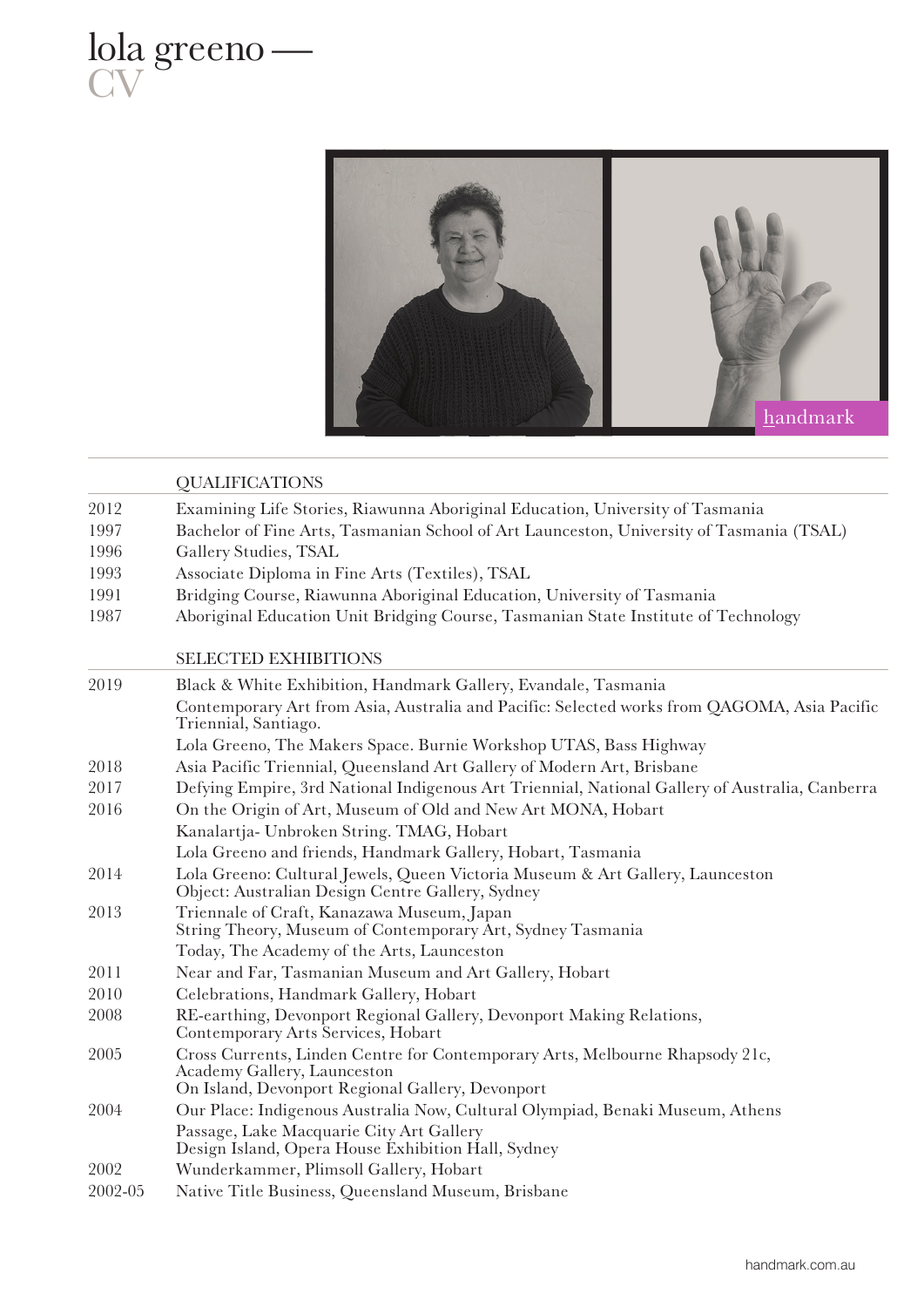|              | <b>SELECTED EXHIBITIONS</b><br>continued                                                                                                                               |
|--------------|------------------------------------------------------------------------------------------------------------------------------------------------------------------------|
| 2001         | Tribal, Handmark Gallery, Hobart<br>A Survey of Indigenous Jewellery and Body Adornment, Redback Gallery, Brisbane<br>Response to the Island, Long Gallery, Hobart     |
| 2000         | Across, Australian National University, Canberra                                                                                                                       |
| 1999<br>1998 | Beyond the Pale, Art Gallery of South Australia, Adelaide                                                                                                              |
|              | Island to Island, Forestry Tasmania, Hobart                                                                                                                            |
|              | Ways of Being, Ivan Dougherty Gallery, Sydney<br>Mapping Identity, Centre for Contemporary Craft, Sydney                                                               |
|              | Many Voices, Tamworth City Gallery, Tamworth<br>Ecology of Place and Memory, Gallery A, University of Tasmania, Launceston                                             |
| 1997         | Circles Around the Body, Gallery A, University of Tasmania, Launceston<br>Boxed In, Gallery B, University of Tasmania, Launceston                                      |
|              | Cultural Forms Curated: An Exhibition of Tasmanian Aboriginal Baskets, Gallery B, The<br>University of Tasmania, Launceston                                            |
|              | Aboriginal Art, Savode Gallery, Brisbane                                                                                                                               |
| 1996         | guddhabungan: A Festival of Aboriginal and Torres Strait Islander Art, Australian National<br>University, Canberra                                                     |
|              | Diverse Matters, Gallery B, University of Tasmania, Launceston                                                                                                         |
| 1995<br>1993 | nuini: Our culture is alive, Gallery A, University of Tasmania, Launceston<br>trouwerner, Gallery Two, Launceston                                                      |
|              | myhena, Gallery B, University of Tasmania, Launceston                                                                                                                  |
|              | Australian Indigenous cultural expressions, CD ROM, DUIT Multimedia, Nedlands and<br>Canberra                                                                          |
|              | <b>AWARDS</b>                                                                                                                                                          |
| 2019<br>2014 | Red Ochre Award, Female artist, Australia Council for the Arts, Sydney, NSW<br>Living Treasures, Master of Australian Craft, The Australian Design Centre, Sydney, NSW |
|              | <b>COLLECTIONS</b>                                                                                                                                                     |
|              | Museum of Old and New Art, Hobart, Tasmania                                                                                                                            |
|              | Art Gallery of South Australia, Adelaide, SA                                                                                                                           |
|              | The Campbelltown City Art Gallery, Sydney, NSW                                                                                                                         |
|              | National Gallery of Australia, Canberra, ACT                                                                                                                           |
|              | National Gallery of Victoria, Melbourne, Victoria                                                                                                                      |
|              | National Maritime Museum of Australia, Sydney, NSW<br>National Museum of Australia, Canberra, ACT                                                                      |
|              | The Powerhouse Museum, Sydney, NSW                                                                                                                                     |
|              | Queen Victoria Museum & Art Gallery, Launceston, Tasmania                                                                                                              |
|              | Queensland Art Gallery, Brisbane, Queensland                                                                                                                           |
|              | Tasmanian Museum and Art Gallery, Hobart, Tasmania                                                                                                                     |
|              | PROFESSIONAL DEVELOPMENT                                                                                                                                               |
| 2019         | Women of the Island - Stories from Tasmania, Ten Days on the Island Festival, Tasmania                                                                                 |
| 2010-13      | Tutor, Launceston Church Grammar School, Banksia Cultural Camp                                                                                                         |
| 2007-09      | Facilitate seven workshops for tayenebe - Tasmanian Aboriginal women's fibre work, Tasmanian<br>Museum and art Gallery, Hobart                                         |
| 2007         | Film interviewee and workshop tutor, Cultural Jewels, Aboriginal Education Unit, Cultural Youth<br>Program, Bridport                                                   |
|              | Film producer, Our marerlopeptar, our story,<br>Indigenous Leadership Course, Department of Families, Housing, Community Services and<br>Indigenous Affairs, Canberra  |

- 2000-13 Program Officer (Aboriginal Art), Arts Tasmania
- 2000 Interviewer and oral historian, Bringing Them Home Oral History Project, National Library of Australia

Intern, regional Indigenous curators, National Gallery of Australia, Canberra